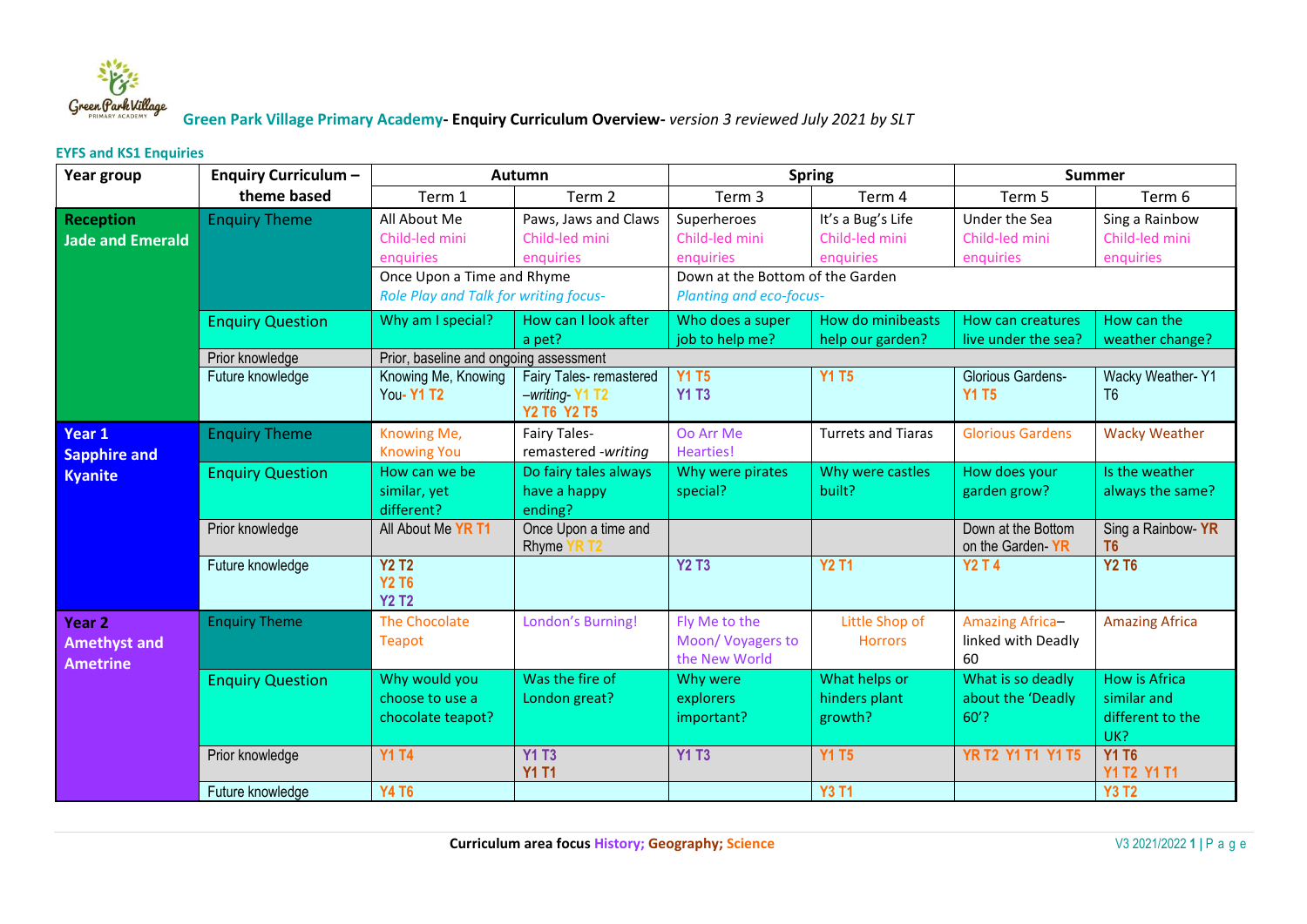

## **Green Park Village Primary Academy- Enquiry Curriculum Overview-** *version 3 reviewed July 2021 by SLT*

## **KS2 Enquiries**

| Year group             | <b>Enquiry Curriculum -</b> | Autumn                     |                      | <b>Spring</b>                           |                              | <b>Summer</b>               |                            |  |
|------------------------|-----------------------------|----------------------------|----------------------|-----------------------------------------|------------------------------|-----------------------------|----------------------------|--|
|                        | theme based                 | Term 1                     | Term 2               | Term 3                                  | Term 4                       | Term 5                      | Term 6                     |  |
| Year 3                 | <b>Enquiry Theme</b>        | From field to plate        |                      | The Stone Age to                        | Europe                       | May the Force Be            | Walk like an               |  |
| <b>Morganite and</b>   |                             | <b>Food, Glorious Food</b> |                      | the Iron Age                            |                              | <b>With You</b>             | Egyptian                   |  |
| <b>Rubellite</b>       | <b>Enquiry Question</b>     | Why does farming matter?   |                      | What secrets are                        | <b>How does Europe</b>       | What impact does            | How were the               |  |
|                        |                             |                            |                      | hidden in the<br>stone?                 | fit together?                | force have on an<br>object? | <b>Egyptians creative?</b> |  |
|                        | Prior knowledge             | Y2 T4 Y2 T6 Y2 T2          |                      |                                         | Y1 T1 Y2 T6                  |                             |                            |  |
|                        | Future knowledge            | Y4 T3 Y4 T4                |                      |                                         | <b>Y6 T3</b><br><b>Y4 T3</b> | <b>Y5 T1</b>                |                            |  |
| Year 4                 | <b>Enquiry Theme</b>        | It's All Greek To          | Good vibrations!     | Rainforests                             | Invasions and                | Wired!                      | <b>A River Runs</b>        |  |
| <b>Citrine and</b>     |                             | Me!                        |                      |                                         | invaders                     |                             | Through It                 |  |
| <b>Amber</b>           | <b>Enquiry Question</b>     | What is the legacy         | How does sound       | How can we                              | Why was the                  | How do we get               | Why is water an            |  |
|                        |                             | of / what have we          | travel?              | protect our                             | <b>Roman Empire</b>          | powered?                    | essential utility?         |  |
|                        |                             | learnt from the            |                      | rainforests?                            | important?                   |                             |                            |  |
|                        |                             | Greeks?                    |                      | <b>Y3 T1</b>                            | <b>Y3 T2</b>                 |                             | <b>Y2 T1</b>               |  |
|                        | Prior knowledge             |                            |                      | Y3 T4 Y2 T6                             | Y3 T4 Y3 T1                  |                             |                            |  |
|                        | Future knowledge            |                            |                      | <b>Y5 T5</b>                            | <b>Y5 T6</b>                 | <b>Y6 T3</b>                | <b>Y5 T2</b>               |  |
| Year 5                 | <b>Enquiry Theme</b>        | Wild, Wild West            | Hubble Bubble, Boil  | The Mystery of the                      | <b>Super Space</b>           | <b>Island Life</b>          | The Awesome                |  |
| <b>Ruby and Garnet</b> |                             |                            | and Trouble!         | <b>Mayans</b>                           |                              |                             | <b>Saxons</b>              |  |
|                        | <b>Enquiry Question</b>     | When was the               | How do materials     | Why were the                            | How would you                | What is life like on        | Who were the               |  |
|                        |                             | West Wild?                 | change?              | <b>Mayans</b><br>mysterious?            | survive in space?            | an island?                  | Saxons?                    |  |
|                        | Prior knowledge             | <b>Y3 T5</b>               | <b>Y4 T6</b>         |                                         |                              | <b>Y4 T3</b>                | <b>Y4 T4</b>               |  |
|                        | Future knowledge            |                            |                      |                                         |                              | <b>Y6 T2</b>                | <b>Y6 T4</b>               |  |
| Year 6                 | <b>Enquiry Theme</b>        | Urbanisation- <i>local</i> | <b>Extreme Earth</b> | For So Many; By So Few-A Lasting Legacy |                              | The Circle of Life          | <b>Air Bus</b>             |  |
| Pearl and              |                             | area                       |                      |                                         |                              |                             |                            |  |
| Diamond                | <b>Enquiry Question</b>     | <b>How has Reading</b>     | Why do some areas    | How can conflict be positive?           |                              | What impact can I           | How did inventions         |  |
|                        |                             | evolved over time          | have extreme natural |                                         |                              | have on the                 | widen our world?           |  |
|                        |                             | and why?                   | incidents?           |                                         |                              | 'survival of the            |                            |  |
|                        |                             |                            |                      |                                         |                              | species'?                   |                            |  |
|                        | Prior knowledge             |                            | <b>Y5 T5</b>         | Y3 T4 Y4 T5 Y5 T6                       |                              | <b>Y5 T5 Y6 T2</b>          |                            |  |
|                        | Future knowledge            | Secondary/KS3              |                      |                                         |                              |                             |                            |  |